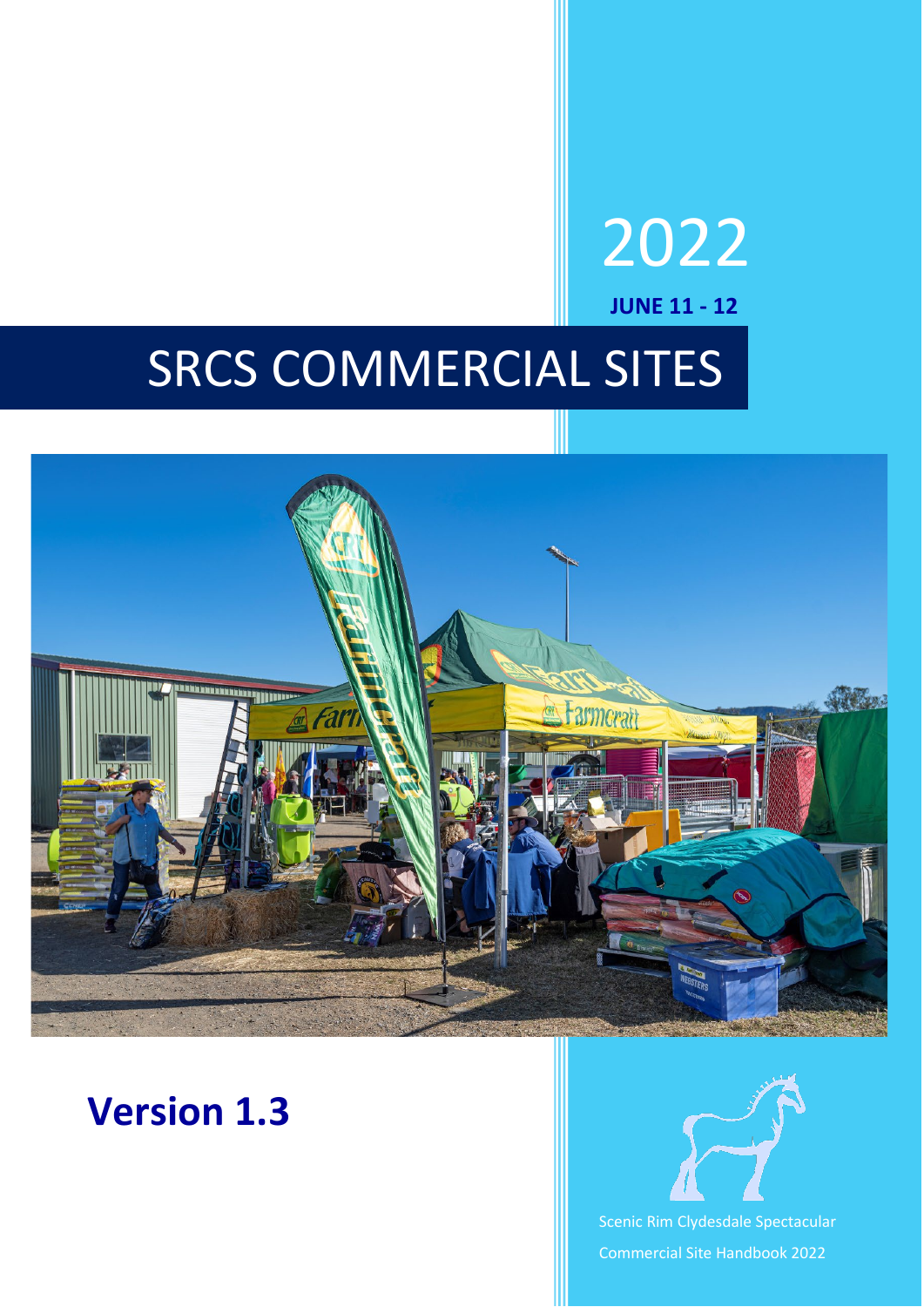# 10 Years of Clydesdale Spectacular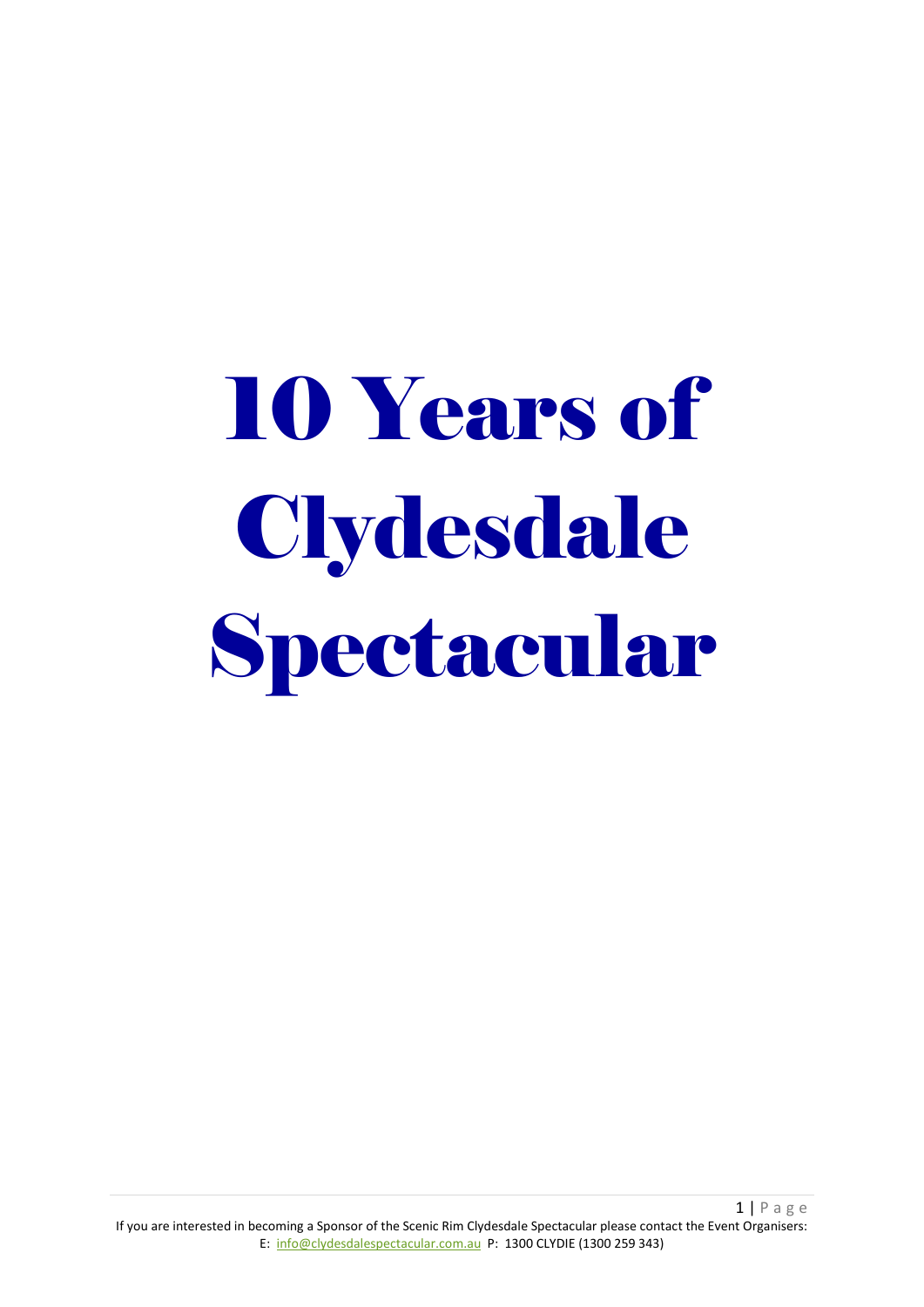### **EVENT INFORMATION**

**COMMERCIAL SITE APPLICATIONS OPEN:** 1st December 2022

**COMMERCIAL SITE APPLICATIONS CLOSE:** Friday 25th February 2022

**EVENT DATES:**

**TRADING DAYS:** Saturday 11<sup>th</sup> June 2022 Sunday 12<sup>th</sup> June 2022

**BUMP-IN:** Thursday 9th June 2022 (after 2pm) Friday 10<sup>th</sup> June 2022

**BUMP-OUT:** Monday 13th June 2022

### **TRADING TIMES:**

SATURDAY 8.00am – 4.30pm SUNDAY 8.00am – 4.30pm

**The Scenic Rim Clydesdale Spectacular is a two (2) day event. Commercial Vendors must trade both days of the event and trading hours must be strictly adhered too.**

### **BUMP-IN**

Vehicle access is only permitted on days prior to the event and between 5:00am and 7:00am on Saturday morning.

Vehicles are not permitted to drive into any pavilion including the Scots Pavilion.

Please follow the instructions of the Operations Manager and any other Event Staff when parking your vehicle.

### **BUMP-OUT**

Any abandoned goods or temporary structures left at the Boonah Showgrounds after Bump-Out become the property of the Boonah Show Society Inc.

Parking onsite for the removal of goods is only allowed after the Operations Manager has deemed the site safe for the public after the event. Please follow the instructions of the Operations Manager and any other Event Staff when parking your vehicle.

### **COMMERCIAL PERSONNEL**

**APPLICATIONS & EVENT ORGANISER:** Greta Stanfield (All contact prior to the event)

#### **COMMERCIAL OPS MANAGER & WHS OFFICER:**

David Stanfield (All contact during the event)

### **FEES & CHARGES**

#### **FOOD VENDORS:**

| <b>Commercial Food Vendor</b> | \$200 |
|-------------------------------|-------|
| Power Outlet (Qty 1)          | \$15  |
| Power Outlet (Qty 2)          | \$30  |
| Power Outlet (Qty 3)          | \$45  |
| Power Outlet (Qty 4)          | \$60  |

2 | Page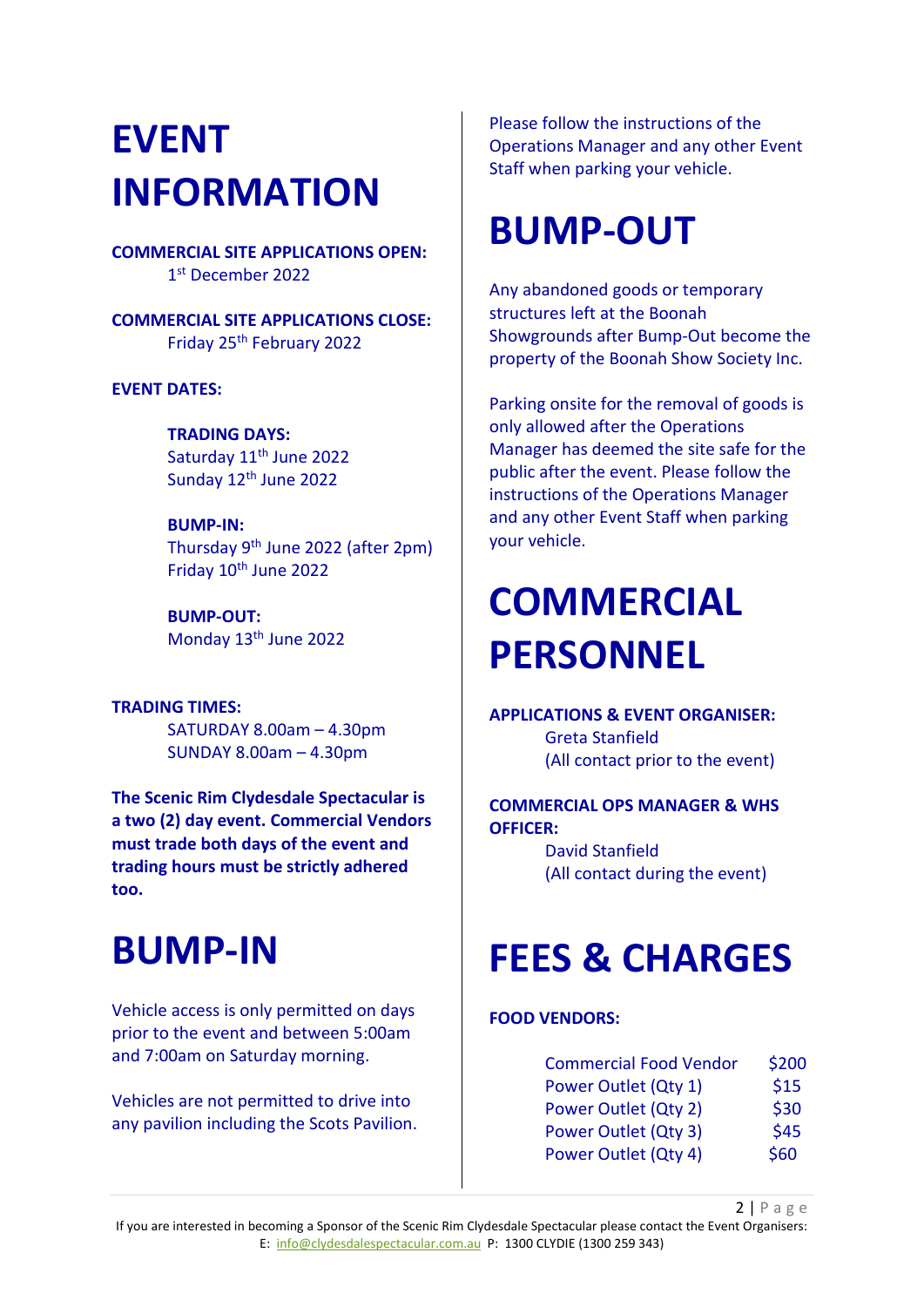#### **OUTDOOR COMMERCIAL SITE:**

| 3m Frontage   | \$60  |
|---------------|-------|
| 6m Frontage   | \$80  |
| 7.5m Frontage | \$90  |
| 9m Frontage   | \$95  |
| 12m Frontage  | \$105 |
| 15m Frontage  | \$125 |

No powered sites available outdoors

#### **INDOOR SCOTS PAVILION:**

3m Frontage \$60 6m Frontage \$80 7.5m Frontage \$90 9m Frontage \$95 12m Frontage \$105 *(Only one 12m site available please check prior to application)* Power Outlet (Qty 1) \$15

**NO REFUNDS WILL BE GIVEN AFTER CLOSE OF APPLICATIONS. IF THE EVENT IS CANCELLED DUE TO COVID-19 OR YOU ARE UNABLE TO ATTEND DUE TO COVID-19 RELATED LOCKDOWNS A FULL REFUND WILL BE GIVEN.**

### **COVID-19 INFORMATION**

Please read the most current COVID-Safe information on our website – [www.clydesdalespectacular.com.au](http://www.clydesdalespectacular.com.au/)

### **FRONTAGE**

Tent guide ropes and draw bars should be included in maximum frontage and depth measurements. If your frontage falls

between a specified frontage, please choose the higher frontage (meters).

### **REFUNDS**

No refunds will be given after close of applications.

If COVID-19 restrictions cause the cancellation of the event, SRCS will issue a full refund of entry fees. If you are unable to attend due to a COVID-19 related lockdown a full refund will be given.

### **PUBLIC LIABILITY INSURANCE**

All Commercial Vendors must supply current Certificate of Currency for Public Liability Insurance.

### **COVID-SAFE**

All Commercial Vendors must supply current COVID-Safe requirements. These requirements will depend on the most upto-date government direction at the time of the event.

#### **COVID-Safe Requirements ALL COMMERCIAL STALLS:**

- $\checkmark$  Provide an appropriate alcoholbased hand sanitizer at your stall.
- $\checkmark$  Encourage one-way flow of pedestrian traffic in and/or past your stall.
- $\checkmark$  Stay at your stall and avoid interaction between other stall owners.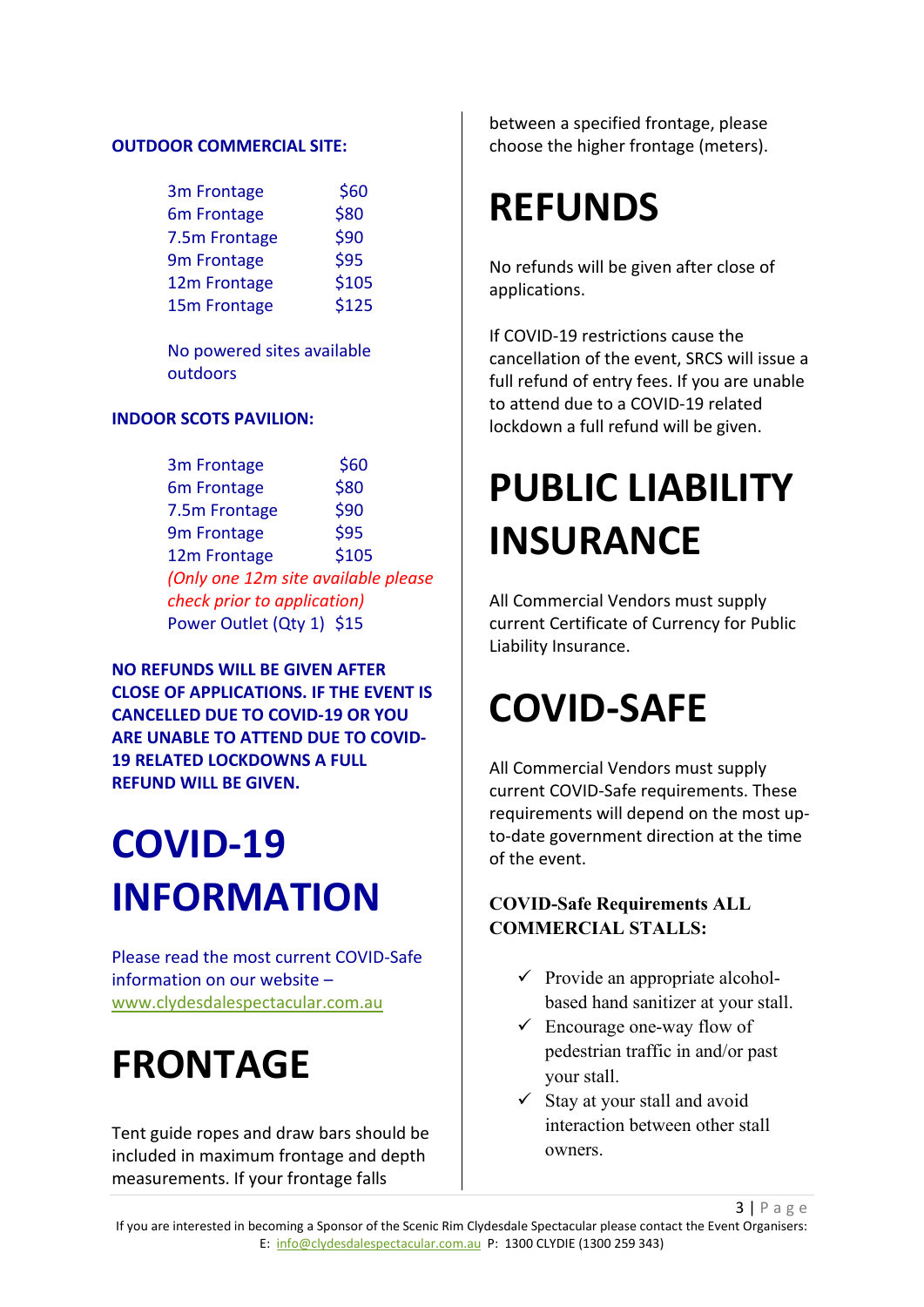$\checkmark$  Monitor physical distancing measures in queues at your stall, ensuring that queues do not cross main foot traffic.

#### **COVID-Safe Requirements FOOD VENDORS:**

- Refer to pages 6-9 of the *Work health and safety during COVID-19: Guide to keeping your workplace safe, clean and healthy* and ensure appropriate protective equipment and available for use by you and your staff.
- $\checkmark$  Ensure all staff complete appropriate training as outlined in the 'hospitality social distance program' section of the Food Services COVID Safe Industry Plan at:

[https://www.covid19.qld.gov.au/go](https://www.covid19.qld.gov.au/government-actions/approved-industry-covid-safe-plans) [vernment-actions/approved](https://www.covid19.qld.gov.au/government-actions/approved-industry-covid-safe-plans)[industry-covid-safe-plans.](https://www.covid19.qld.gov.au/government-actions/approved-industry-covid-safe-plans) Please attach copies of completed training for each staff member.

 $\checkmark$  Ensure you and your staff complete COVID Safe for Dining In (microcredential) Training available via Queensland TAFE:

[https://tafeqld.edu.au/covid-safe.](https://tafeqld.edu.au/covid-safe) This course is government funded. Please attach copies of certificates for each staff member.

 $\checkmark$  Monitor queues in front of your food stall to maintain physical distancing. Cease operation if distancing measures cannot be maintained.

# **FOOD LICENSING**

Food Vendors must supply all current and appropriate food licensing and food handling paperwork.

# **ONSITE SECURITY**

A security guard will be available during trading hours of the event.

### **ONSITE CAMPING**

#### **Camping**

If you need to camp behind or close to your commercial site for security, this must be pre-arranged and booked at time of application.

#### **Camping Fees**

Non-powered campsite (tent only): \$10 per/person, per/night Camping fees to be paid at time of applications.

#### **Campfires**

Campfires are permitted on Boonah Showgrounds so long as they are contained in an appropriate fire pit. Campfires will be prohibited if the local fire & rescue service advises a district or area fire ban. Boonah Show Society also reserves the right to ban campfires for the safety of campers, patrons and event attendees.

#### **Dogs**

Are permitted onsite for the duration of the Scenic Rim Clydesdale Spectacular (Monday before and after). Dogs must be contained or on a leash and please clean up after them.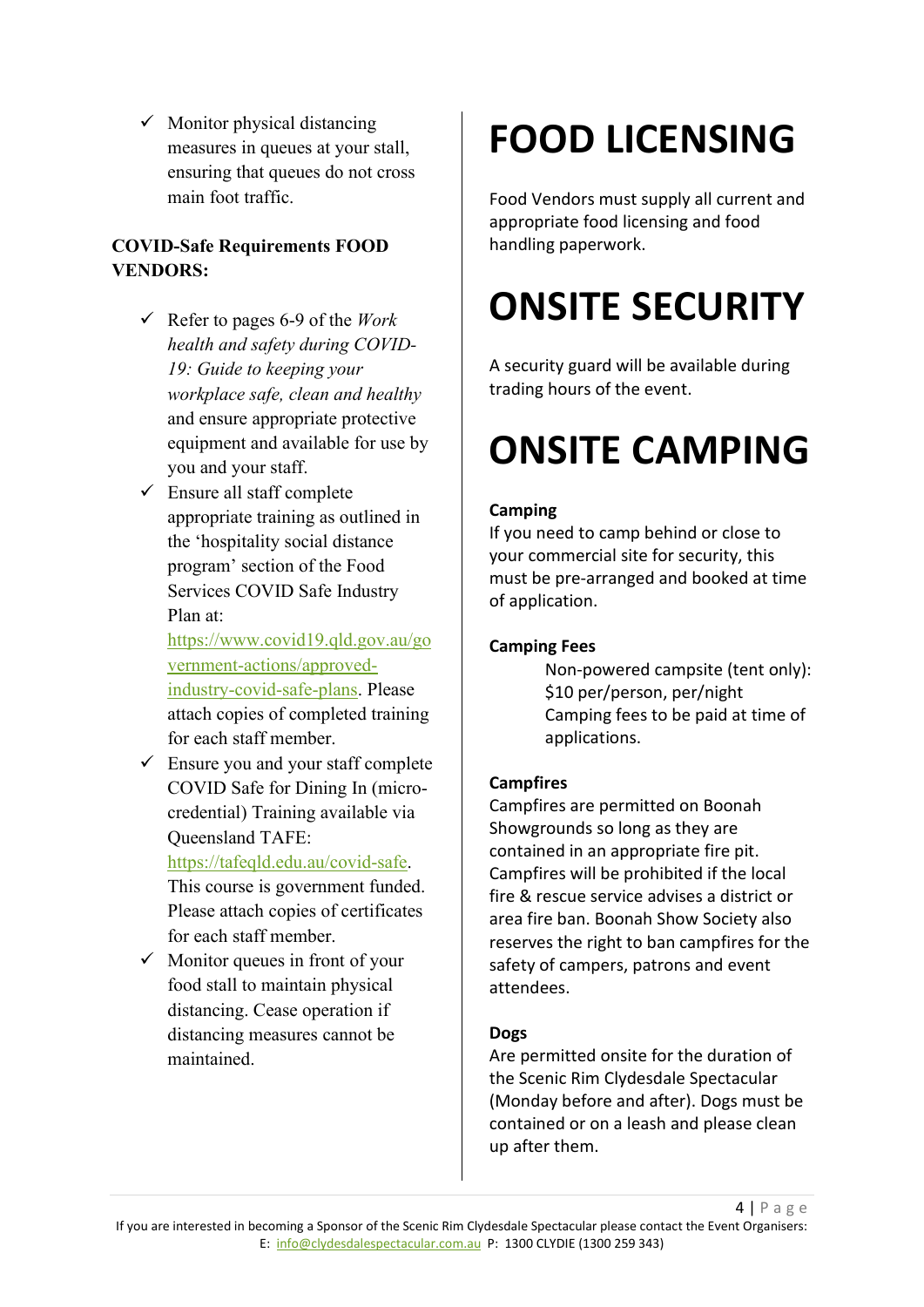If you would like to bring your dog onsite other times of the year or for to other events held on the Showgrounds please enquire directly with the Boonah Show Society Secretary on 07 5463 1124.

### **SITE ACCESS**

Commercial vendors can access the Showground facilities no earlier than Thursday 2pm prior to the event and no later than Monday 10am after the event.

Scots Pavilion & Food Vendors can Bump-In on Thursday  $9<sup>th</sup>$  (after 2pm) or Friday 10<sup>th</sup> June 2022. They are NOT permitted to Bump-In on Saturday morning.

Outdoor Commercial Vendors can Bump-In on Thursday 9<sup>th</sup> (after 2pm) or Friday 10<sup>th</sup> June 2022 and on Saturday 11<sup>th</sup> June 2022 between 5:00am-7:00am.

ALL VENDORS must be ready to trade by 8:00am Saturday morning.

ALL VEHICLES must be removed from the event site by 7:00am on Saturday morning.

# **SAFETY REQUIREMENTS**

It is a condition of entry during the bumpin and bump-out that the following rules are adhered to:

- ALL persons accessing Boonah Showgrounds MUST provide their own high visibility vest and it must be worn at all times during bumpin and bump-out.
- Closed in shoes must be worn (no thongs, sandals etc).

• Other Personal Protective Equipment (PPE) is to be used as required.

Failure to comply with these requirements will mean immediate removal from the site.

# **COMMERCIAL SITE EVENT PASSES**

Commercial vendors will be issued with two complimentary photo ID event access passes per site application. Applications for extra staff passes will be considered based on site type and size.

### **ELECTRICAL LEADS**

All power leads and gas bottles must display current inspection tag.

### **RAFFLES**

Raffles are not permitted to be run from any commercial site/stall or breed stand without the express permission of the Scenic Rim Clydesdale Spectacular Subcommittee.

### **PRIVACY**

Personal information provided to us via your application will be kept confidential.